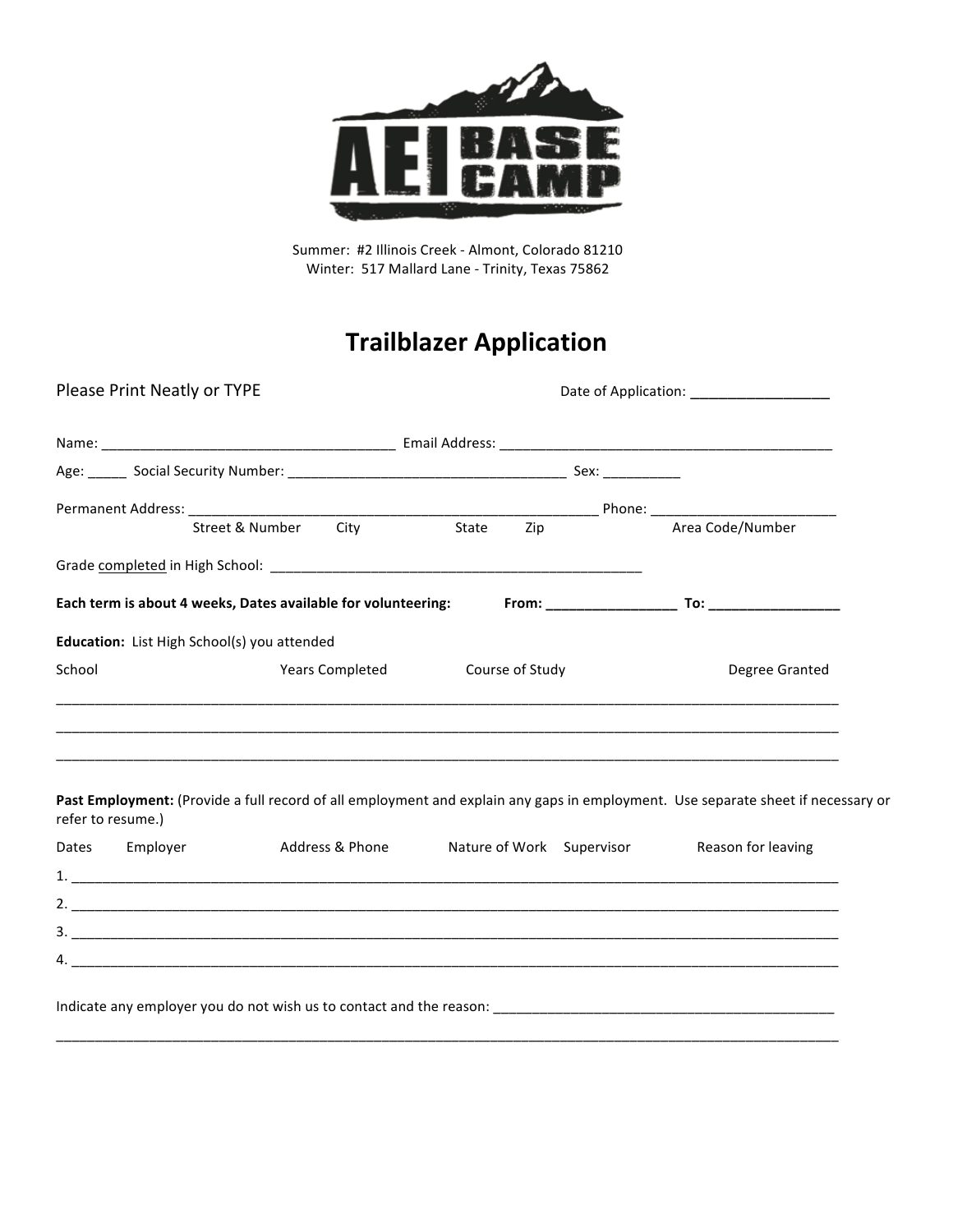| <b>Camp/Outdoor/Guiding Experience:</b> |                                                                                                             |          |         |                                                                                                                                                                                                                                                                             |  |
|-----------------------------------------|-------------------------------------------------------------------------------------------------------------|----------|---------|-----------------------------------------------------------------------------------------------------------------------------------------------------------------------------------------------------------------------------------------------------------------------------|--|
| Dates                                   | Organization                                                                                                | Director | Address | Camper or Staff                                                                                                                                                                                                                                                             |  |
|                                         |                                                                                                             |          |         |                                                                                                                                                                                                                                                                             |  |
|                                         |                                                                                                             |          |         | References: List 3 people [not relatives] that know your character, experience and ability. Examples of this person are coaches,<br>teachers, prior employers, family friends, etc. One reference must be able to speak to your spiritual qualities and spiritual maturity. |  |
| Name                                    | Relationship                                                                                                |          | Email   | Phone                                                                                                                                                                                                                                                                       |  |
|                                         |                                                                                                             |          |         |                                                                                                                                                                                                                                                                             |  |
|                                         |                                                                                                             |          |         |                                                                                                                                                                                                                                                                             |  |
|                                         | When is the best time to contact you for an interview?<br>At times, Staff are required to operate vehicles. |          |         |                                                                                                                                                                                                                                                                             |  |
|                                         |                                                                                                             |          |         |                                                                                                                                                                                                                                                                             |  |
|                                         | Do you have a valid driver's license? yes no                                                                |          |         |                                                                                                                                                                                                                                                                             |  |
|                                         |                                                                                                             |          |         |                                                                                                                                                                                                                                                                             |  |
|                                         |                                                                                                             |          |         |                                                                                                                                                                                                                                                                             |  |
|                                         | Do you have a commercial driver's license? yes no                                                           |          |         |                                                                                                                                                                                                                                                                             |  |
|                                         | Are you able to obtain a commercial driver's license? yes no                                                |          |         |                                                                                                                                                                                                                                                                             |  |
|                                         |                                                                                                             |          |         |                                                                                                                                                                                                                                                                             |  |
|                                         |                                                                                                             |          |         |                                                                                                                                                                                                                                                                             |  |

#### **Applicant's Statement**

I certify that answers given herein are true and complete to the best of my knowledge.

I authorize investigation of all statements herein and release the camp and all others from liability in connection with same.

I understand that, if employed, I will be an "at-will" employee, which means that the Employee may resign at any time and that the Employer may discharge Employee at any time with or without cause. It is further understood that any agreement to the contrary must be in writing and signed by the director of the camp.

In the event of employment, I understand that untrue, misleading, or omitted information herein or in other documents completed by the applicant or in interviews may result in dismissal, regardless of the time of discovery by the camp. I understand also, that I am required to abide by all policies and procedures set forth by AEI Base Camp.

Signature of Applicant: \_\_\_\_\_\_\_\_\_\_\_\_\_\_\_\_\_\_\_\_\_\_\_\_\_\_\_\_\_\_\_\_\_\_\_\_\_\_\_\_\_\_\_\_\_\_\_\_\_\_ Date: \_\_\_\_\_\_\_\_\_\_\_\_\_\_\_\_\_\_\_\_\_\_\_\_\_

Any applicant who knowingly or willfully makes a false statement of any material fact or thing in the application is guilty of perjury in the second degree as defined in Section 18-8-503, C.R.S., and, upon conviction thereof, shall be punished accordingly.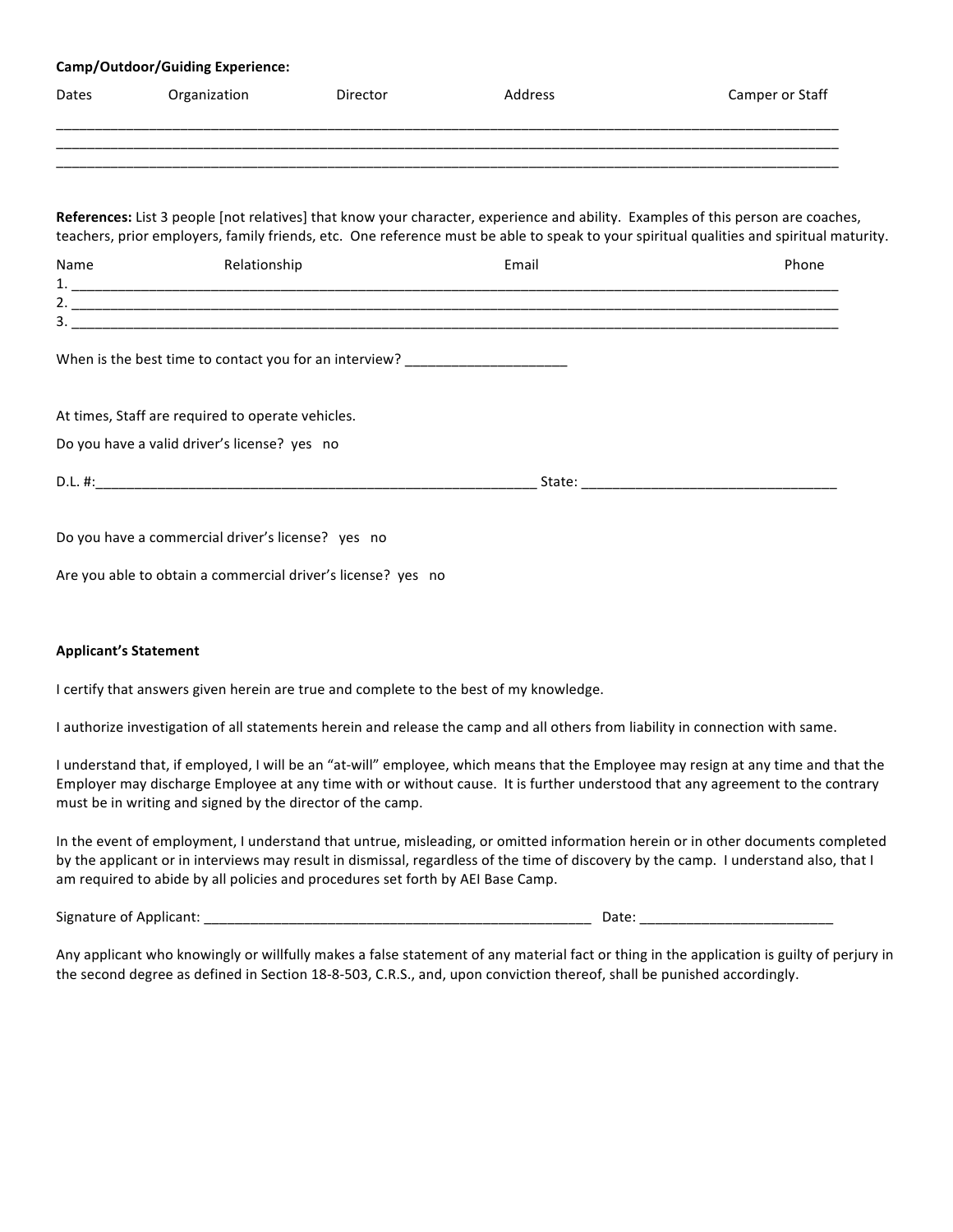### **BACKGROUND DISCLOSURE STATEMENT All Camp Staff**

|            | <b>LEGAL Name</b>                                                                                           | <b>Birth Date</b><br><u> 1989 - Johann Harry Harry Harry Harry Harry Harry Harry Harry Harry Harry Harry Harry Harry Harry Harry Harry</u>                                                                                                                                                                     |  |  |  |  |  |
|------------|-------------------------------------------------------------------------------------------------------------|----------------------------------------------------------------------------------------------------------------------------------------------------------------------------------------------------------------------------------------------------------------------------------------------------------------|--|--|--|--|--|
|            |                                                                                                             |                                                                                                                                                                                                                                                                                                                |  |  |  |  |  |
|            |                                                                                                             |                                                                                                                                                                                                                                                                                                                |  |  |  |  |  |
|            |                                                                                                             | State Expiration Date<br><u>Expiration Date</u>                                                                                                                                                                                                                                                                |  |  |  |  |  |
| Yes        | No                                                                                                          | Have you ever been convicted of a criminal offense (felony or misdemeanor,<br>except for a minor traffic violation.) Answer "Yes" if you have entered into a plea agreement, including a deferred<br>sentence or deferred judgment arrangement, in connection with a criminal charge.                          |  |  |  |  |  |
|            |                                                                                                             | If yes, please attach a statement including nature of offense, date, court where conviction was entered and any<br>other relevant information.                                                                                                                                                                 |  |  |  |  |  |
| Yes        | Have you ever been charged with a sexual offense, crime of violence or offense relating to children?<br>No. |                                                                                                                                                                                                                                                                                                                |  |  |  |  |  |
|            |                                                                                                             | If yes, please attach a statement including nature of offense charged, date, law enforcement agency making the<br>charge and any other relevant information.                                                                                                                                                   |  |  |  |  |  |
| Yes        | No                                                                                                          | Have you ever been reported to a social service agency, law enforcement authority, child<br>abuse registry or similar organizations regarding abuse or misconduct involving children?                                                                                                                          |  |  |  |  |  |
|            |                                                                                                             | If yes, please describe the circumstances and provide the name and address of the entity receiving the report.                                                                                                                                                                                                 |  |  |  |  |  |
| Yes        | No                                                                                                          | Have you ever been dismissed from employment by any employer following an allegation of<br>sexual misconduct or other immoral or inappropriate behavior or conduct?                                                                                                                                            |  |  |  |  |  |
|            |                                                                                                             | If yes, please describe the circumstances and provide the name and address of the employer.                                                                                                                                                                                                                    |  |  |  |  |  |
| Yes        | No                                                                                                          | Have you ever been the subject of an investigation, or allegation of sexual misconduct,<br>sexual harassment or other immoral behavior or conduct involving adults or children?                                                                                                                                |  |  |  |  |  |
|            |                                                                                                             | If yes, please attach a statement including the name and address of the employer, educational institution, camp or<br>other organization where the investigation, review or complaint occurred.                                                                                                                |  |  |  |  |  |
|            | I understand that:                                                                                          | A. AEI Base Camp may deny employment or volunteer service to any person who answers any of the above questions in the affirmative.                                                                                                                                                                             |  |  |  |  |  |
|            |                                                                                                             | B. In applying for a staff position or volunteering, the information that I have furnished is subject to verification, which may include a criminal<br>history check, request from any Central Registry, the CBI or FBI.                                                                                       |  |  |  |  |  |
|            |                                                                                                             | C. AEI Base Camp may terminate employment or volunteer service of any person:<br>1. found to have a history of complaints of abuse of a minor and/or<br>2. found to have resigned, been terminated or been asked to resign position whether paid or unpaid, due to complaint(s) of sexual<br>abuse of a minor. |  |  |  |  |  |
|            |                                                                                                             | D. This disclosure statement must be updated yearly.                                                                                                                                                                                                                                                           |  |  |  |  |  |
| Signature: |                                                                                                             | Date:                                                                                                                                                                                                                                                                                                          |  |  |  |  |  |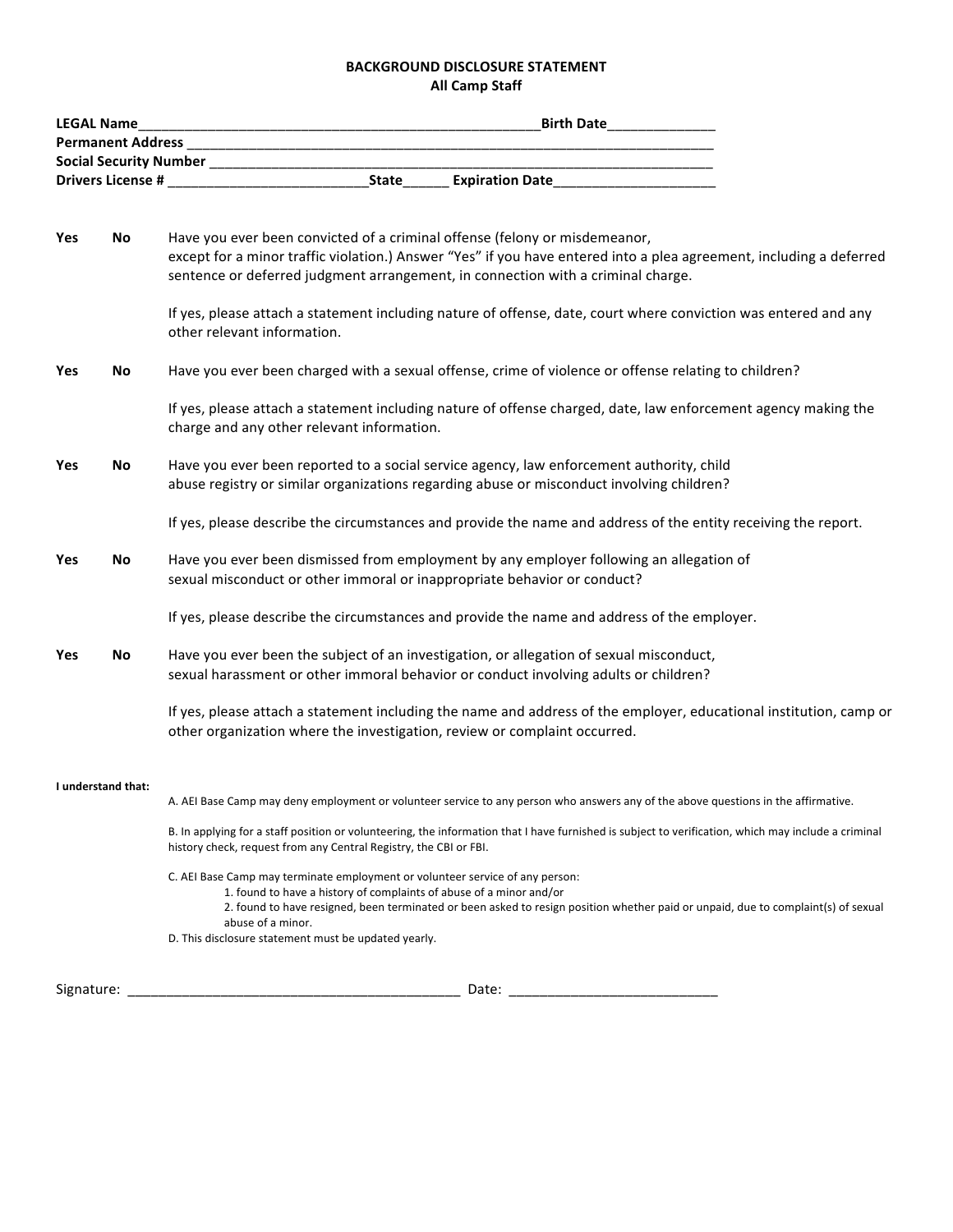## **TRAILBLAZER APPLICATION QUESTIONS**

## **Please answer the following questions completely. Use additional paper if necessary.**

- 1. Why do you want to volunteer at AEI Base Camp?
- 2. What do YOU want to get out of the Trailblazer Program?

3. Describe yourself, including your strengths and weaknesses.

4. What are your hobbies and/or favorite outdoor activities?

5. Our Base Camp is at 10,000 ft in elevation, please describe your ability to work at this altitude and if you have ever experienced altitude sickness or have medical conditions that could worsen at this elevation.

6. One of the illustrated duties for staff is to "demonstrate Christian morals and values". What does this mean to you?

7. Do you currently have any First Aid/CPR certifications?